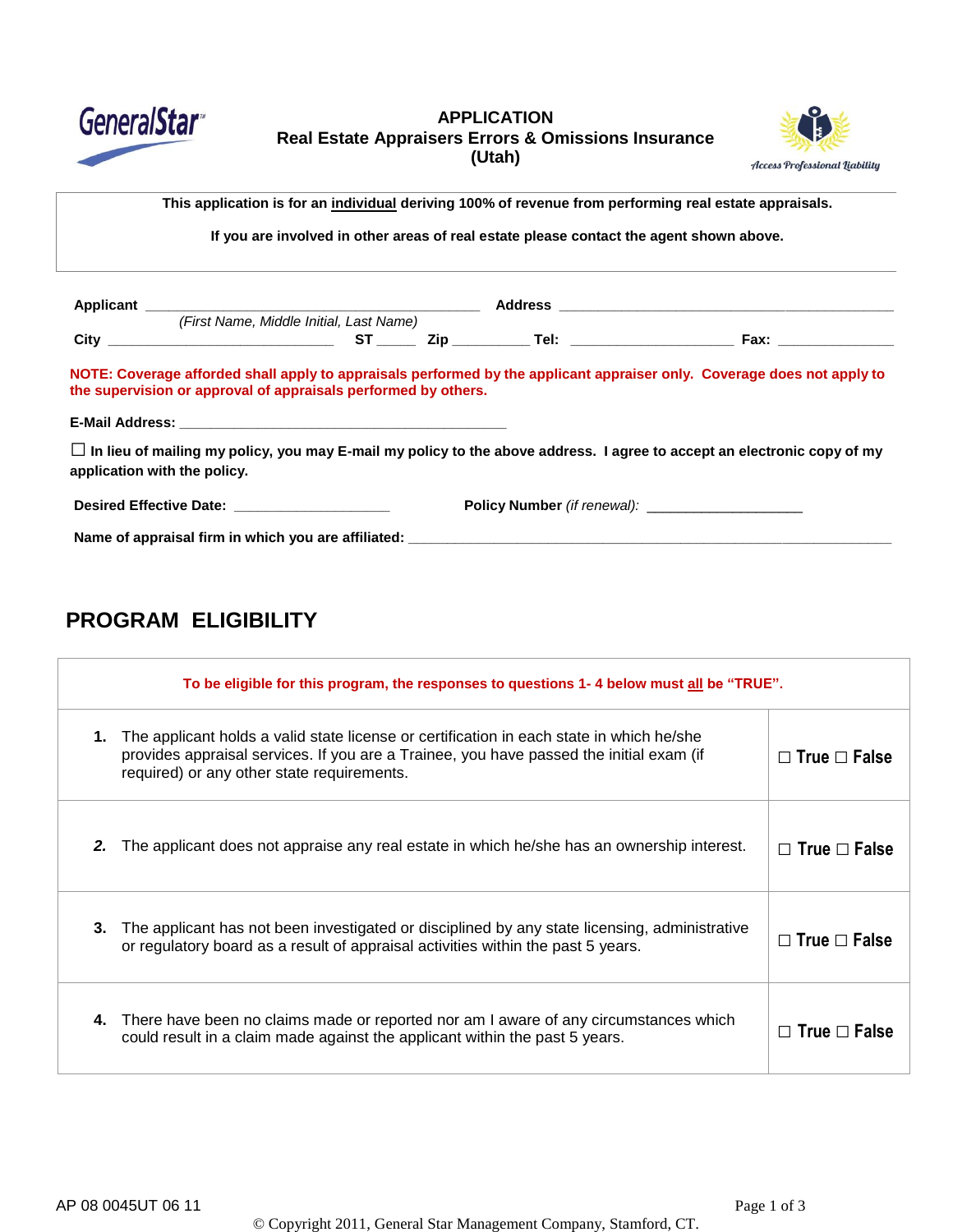## **PRIOR ACTS DATE/RETROACTIVE DATE**

| 5. | The applicant currently has an active Appraisers Errors & Omissions Insurance Policy?<br>(MUST CHECK ONE)                                                                                                                                                                                                                                                                                                                                                                                                                                                                                                                                                                                                                                       | $\Box$ True $\Box$ False |
|----|-------------------------------------------------------------------------------------------------------------------------------------------------------------------------------------------------------------------------------------------------------------------------------------------------------------------------------------------------------------------------------------------------------------------------------------------------------------------------------------------------------------------------------------------------------------------------------------------------------------------------------------------------------------------------------------------------------------------------------------------------|--------------------------|
|    | 6. If question 5 is "TRUE", what is the Prior Acts Date on your current policy (also known as the<br>Retroactive Date)?<br>INFORMATION ONLY. The Prior Acts Date (also known as the Retroactive Date) is typically found on the<br>Declarations Page, which is the first page of the policy. If it is not included on the Declarations Page, it will be<br>included in one of the endorsements attached to your policy. All Errors & Omissions policies are assigned a Prior<br>Acts Date, enter the date in question #6 (above) as it appears on your Declarations Page or endorsement. If the<br>assigned Prior Acts Dates is "N/A" this typically means you have assigned Full Prior Acts Coverage, in which case<br>Group 2 Premiums apply. | MM/DD/YYYY               |

## **RESIDENTIAL VS COMMERCIAL PREMIUM**

|    | To be eligible for the Residential Premiums shown below, the responses to questions 7-9 must all be "TRUE".<br>All others use the Commercial Premium schedule shown below |                          |  |  |
|----|---------------------------------------------------------------------------------------------------------------------------------------------------------------------------|--------------------------|--|--|
| 7. | In the last fiscal year, 80% or more of the applicant's revenues have been derived from residential<br>appraisals.                                                        | $\Box$ True $\Box$ False |  |  |
| 8. | Within the last fiscal year, the applicant has not appraised any properties valued at greater than<br>\$3,000,000.                                                        | $\Box$ True $\Box$ False |  |  |
| 9. | The applicant's total gross revenues did not exceed \$500,000 for the last three (3) year period.                                                                         | $\Box$ True $\Box$ False |  |  |

## **GROUP 1 PREMIUMS**

**To be eligible for Group 1 Premiums, the applicant:**

- **1. Has an active Appraisers Errors and Omissions Insurance policy with a Prior Acts Date (also known as a Retroactive Date) in question 6 that is 8/1/2008 or more recent (a date between 8/1/2008 and today); or**
- **2. Does NOT have an active Appraisers E&O insurance policy (i.e., your response to question 5 is "FALSE").**

| Per Claim/ Annual Aggregate Limit | <b>RESIDENTIAL</b>                                                                             | <b>COMMERCIAL</b> |  |
|-----------------------------------|------------------------------------------------------------------------------------------------|-------------------|--|
| <b>Select Desired Limit</b>       | To be eligible for the residential premium your responses to questions 7-9 must all be "true". |                   |  |
| \$300,000 / \$600,000             | \$416                                                                                          | \$491             |  |
| \$500,000 / \$1,000,000           | \$476                                                                                          | \$561             |  |
| \$1,000,000 / \$1,000,000         | \$497                                                                                          | \$585             |  |
| \$1,000,000 / \$2,000,000         | \$540                                                                                          | \$635             |  |

#### **GROUP 2 PREMIUMS**

**Group 2 Premiums apply to any applicant who does not qualify for Group 1, including if the Prior Acts Date (also known as a Retroactive Date) in question 6 is either:**

**1. 7/31/2008 or older;**

**or 2. "None", "Not Applicable", "N/A", "Full" or "Unlimited".**

| Per Claim/ Annual Aggregate Limit | <b>RESIDENTIAL</b>                                                                             | <b>COMMERCIAL</b> |  |
|-----------------------------------|------------------------------------------------------------------------------------------------|-------------------|--|
| <b>Select Desired Limit</b>       | To be eligible for the residential premium your responses to questions 7-9 must all be "true". |                   |  |
| \$300,000 / \$600,000             | \$558                                                                                          | \$657             |  |
| \$500,000 / \$1,000,000           | \$637                                                                                          | \$751             |  |
| \$1,000,000 / \$1,000,000         | \$666                                                                                          | \$784             |  |
| \$1,000,000 / \$2,000,000         | \$723                                                                                          | \$850             |  |

| <b>Premium</b>                                                                                                                                                                                                                                                                                                                                                              | Enter the premium YOU selected from above: \$<br>A standard DEDUCTIBLE of \$0.00 per claim applies to each policy. | <b>Premium Due</b> |
|-----------------------------------------------------------------------------------------------------------------------------------------------------------------------------------------------------------------------------------------------------------------------------------------------------------------------------------------------------------------------------|--------------------------------------------------------------------------------------------------------------------|--------------------|
| If you have an active and in-force Appraisers Errors & Omissions Insurance you need prior acts coverage. Attach a<br>copy of your current policy's declaration page showing the prior acts date (also known as the retroactive date) when<br>submitting this application. Notice: the premium will be corrected if such date contradicts a response to questions 5<br>or 6. |                                                                                                                    |                    |